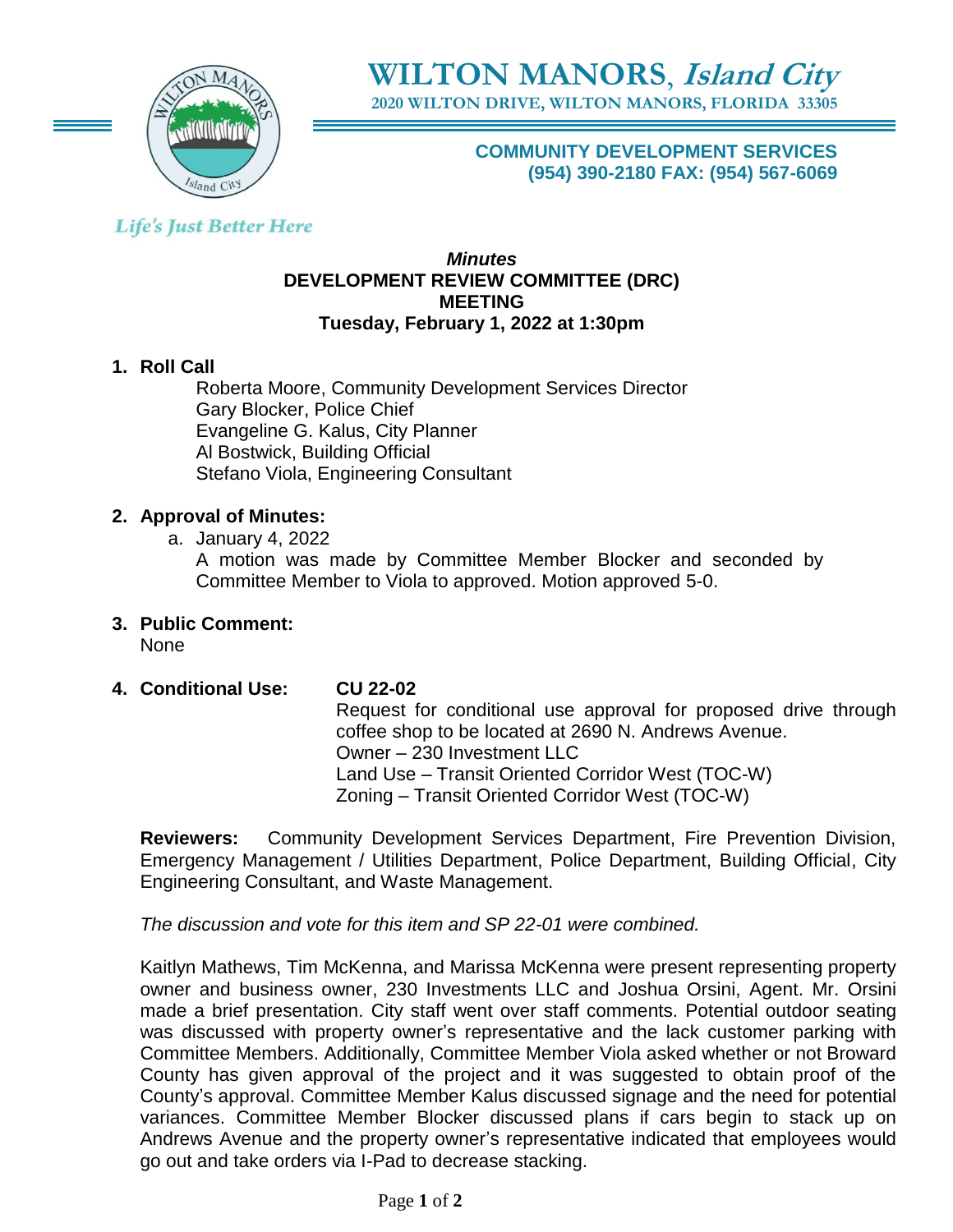Email from President of CANA in support of project was read into the record by Committee Member Moore.

Committee Member Kalus discussed process with applicant and indicated at least one additional DRC Meeting would be required to address comments.

**5. Site Plan: SP 22-01** Request for site plan approval for interior renovation and addition to a commercial building for a new drive through coffee shop for the property located at 2690 N. Andrews Avenue. Owner – 230 Investment LLC Land Use – Transit Oriented Corridor West (TOC-W) Zoning – Transit Oriented Corridor West (TOC-W)

**Reviewers:** Community Development Services Department, Fire Prevention Division, Emergency Management / Utilities Department, Police Department, Building Official, City Engineering Consultant, and Waste Management.

*See above discussion.*

A motion was made by Committee Member Viola and seconded by Committee Member Blocker to adjourn. Voice vote all in favor. Meeting adjourned.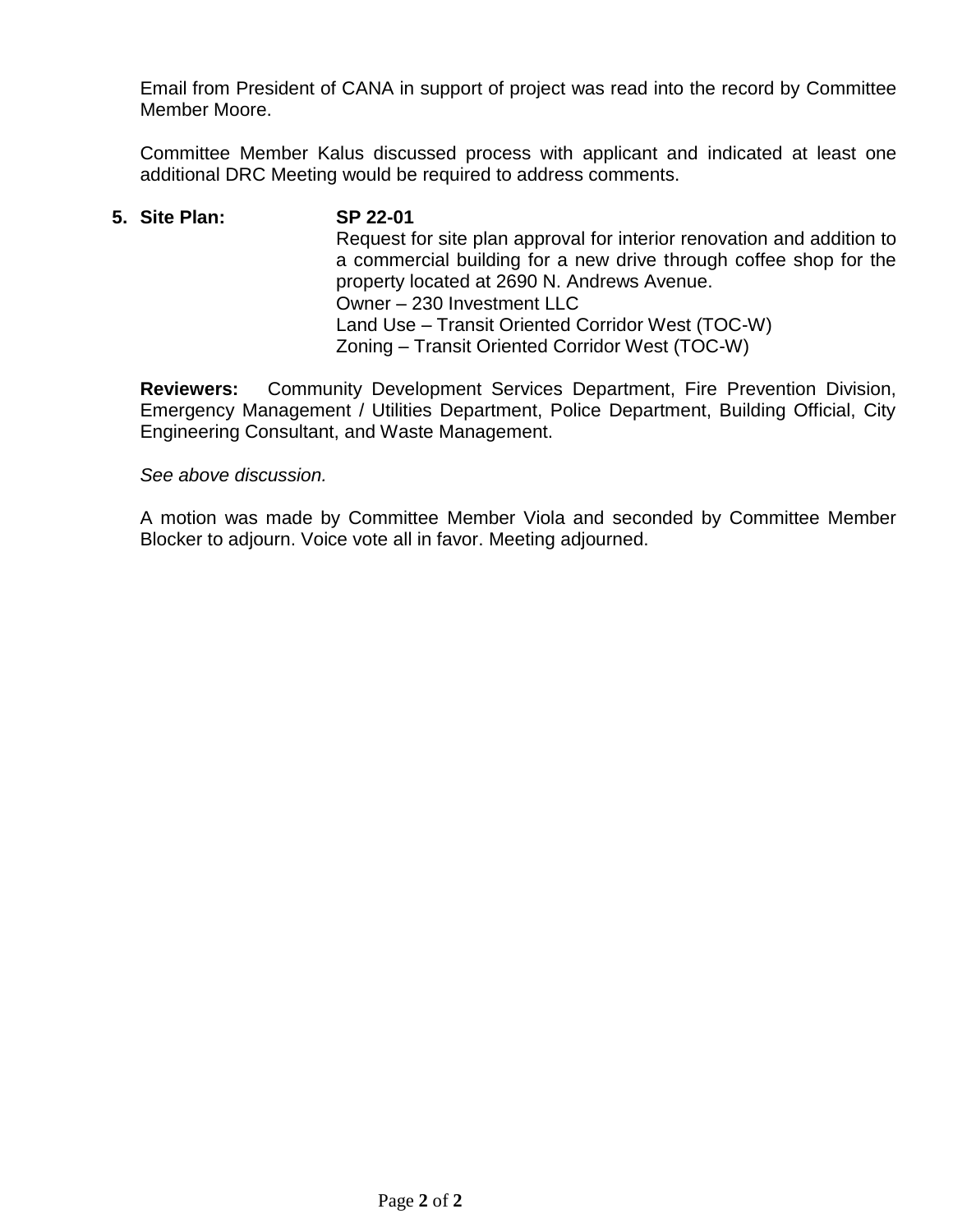-----Original Message----- From: Bill Desautels [<condoguyflorida@gmail.com>](mailto:condoguyflorida@gmail.com) Sent: Monday, January 31, 2022 7:53 PM To: Roberta Moore [<RMoore@wiltonmanors.com>](mailto:RMoore@wiltonmanors.com) Subject: Coffee Shop on Andrews

THIS IS AN EMAIL FROM AN OUTSIDE SENDER !

Do not reply to it, click any links, or open any attachments unless you recognize the sender's email address as legitimate and know the content is safe. If you have any concerns, call the Help Desk at 2179.

To the DRC members,

I strongly encourage you to approve the conditional use requested for a new coffee shop on Andrews with a drive through. For years residents near Andrews Avenue have begged for just such an establishment. While long term Andrews Avenue needs a substantial redesign including bike lanes and fully landscaped traffic islands, this road can easily support this proposed coffee shop.

Our city leaders and staff must apply proper pressure with Broward County to transition this speedway into a roadway that's far safer than what we see today. Lanes have been significantly narrowed south of Broward Blvd, while to our north Oakland Park was able to convince powers to be that a softening of the road promotes safety for pedestrians, bikers and motorist alike.

As the President of the Central Area Neighborhood Association I consistently hear from neighbors that one of their top concerns is safety for all modes of transportation. Let's keep pressing forward while allowing new business such as this coffee shop and the Marijuana dispensary as well.

Bill Desautels Realtor Serving Greater Fort Lauderdale President of the Central Area Neighborhood Association (CANA) 954-235-5578 [Bill@BillDesautels.com](mailto:Bill@BillDesautels.com) Billdesautels.com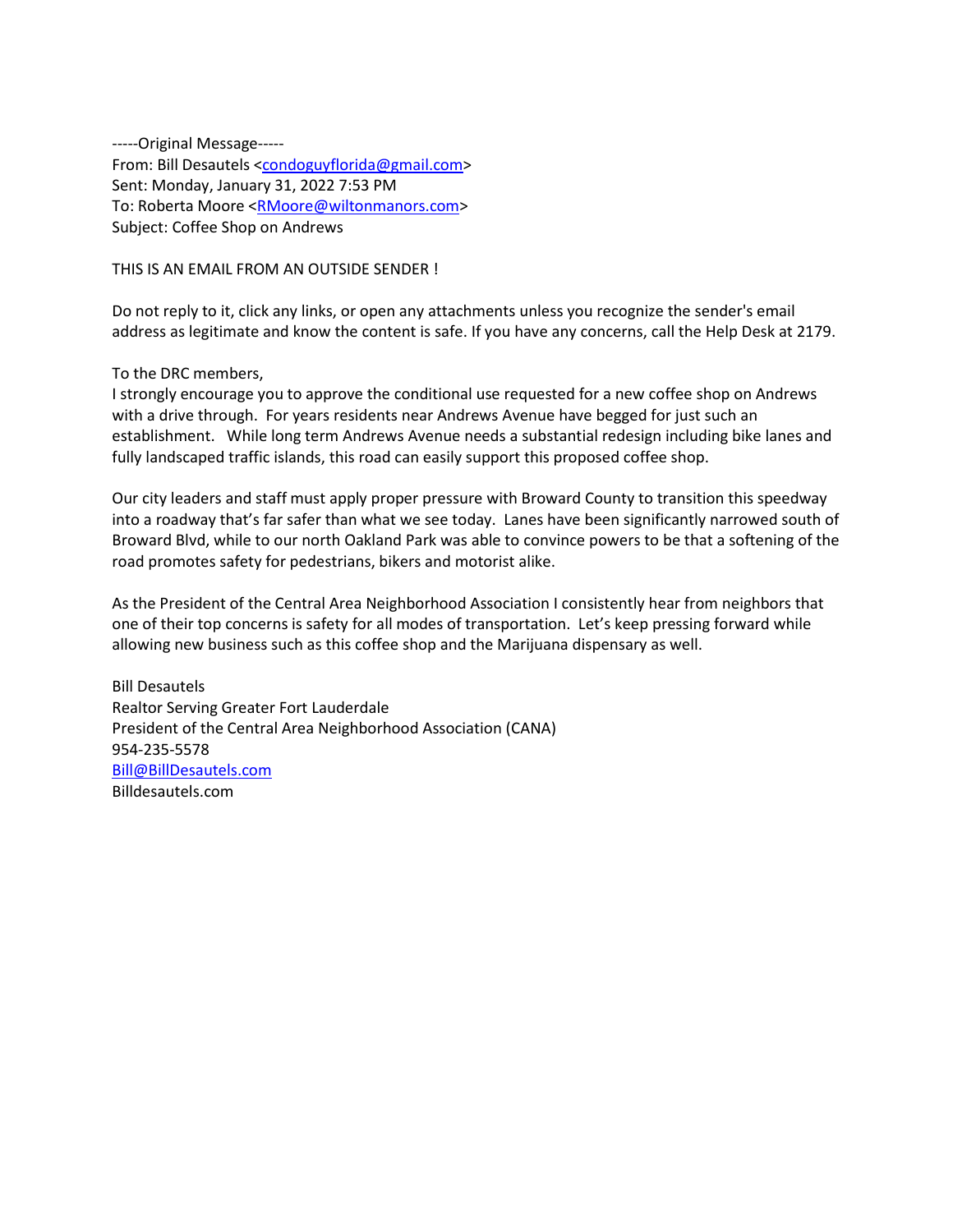

**2020 WILTON DRIVE, WILTON MANORS, FLORIDA 33305**

**COMMUNITY DEVELOPMENT SERVICES (954) 390-2180 FAX: (954) 567-6069**

**Life's Just Better Here** 

**Project #: SP 22-01 & CU 22-02**

Distribution Date: 1.11.2022

## **DRC Review Sheet**

Comments Due by: \_Tuesday, January 25, 2022

## **DRC Meeting Date: \_\_Tuesday, February 1, 2022 at 1:30pm**

Location: City Commission Chambers

Project Name: Aroma Joe's

Request: Site Plan & Conditional use approval for interior renovation and addition to drive thru coffee shop located at 2690 N. Andrews Avenue.

Distribution List:

- Roberta Moore, Director of Community Services () Building Official<br>David Nilio, Fire Marshal<br>C) Evangeline G. K
- 
- David J. Archacki, ER MGMT /Utilities Director Gary Blocker, Police Chief
- 

Evangeline G. Kalus, City Planner<br>Waste Management

- 
- **City Engineering Consultant**

The following comments to be addressed:

- 1. Per Article 30, please revise setbacks in the table on Sheet AS-101 to include:
	- a. Streetscape Frontage
		- i. Primary 5 feet (Andrews Avenue)
		- ii. Secondary NA
		- iii. All Other Streets 5 feet (NE 27 Drive)
	- b. Pedestrian Realm Frontage
		- i. Primary 8 feet (Andrews Avenue)
		- ii. Secondary NA
		- iii. All Other Streets 7 feet (NE 27 Drive)
	- c. Tier  $1 (minimum)$ 
		- i. Primary 8 feet (Andrews Avenue)
		- ii. Secondary NA
		- iii. All Other Streets 5 feet (NE 27 Drive)
		- iv. Interior 45 feet (yard adjacent to eastern property line abutting single family)
		- v. Rear - 15 feet (yard adjacent to southern property line)
- 2. Since, the customer service area is larger than 300 square feet. Parking required parking should be counted at 3 spaces per 1,000 square feet. Therefore, 3 standard and 1 handicapped space is required. Revise calculation to use correct rate in site plan table. Sheet AS-101.
- 3. Existing masonry wall shall be painted to match building.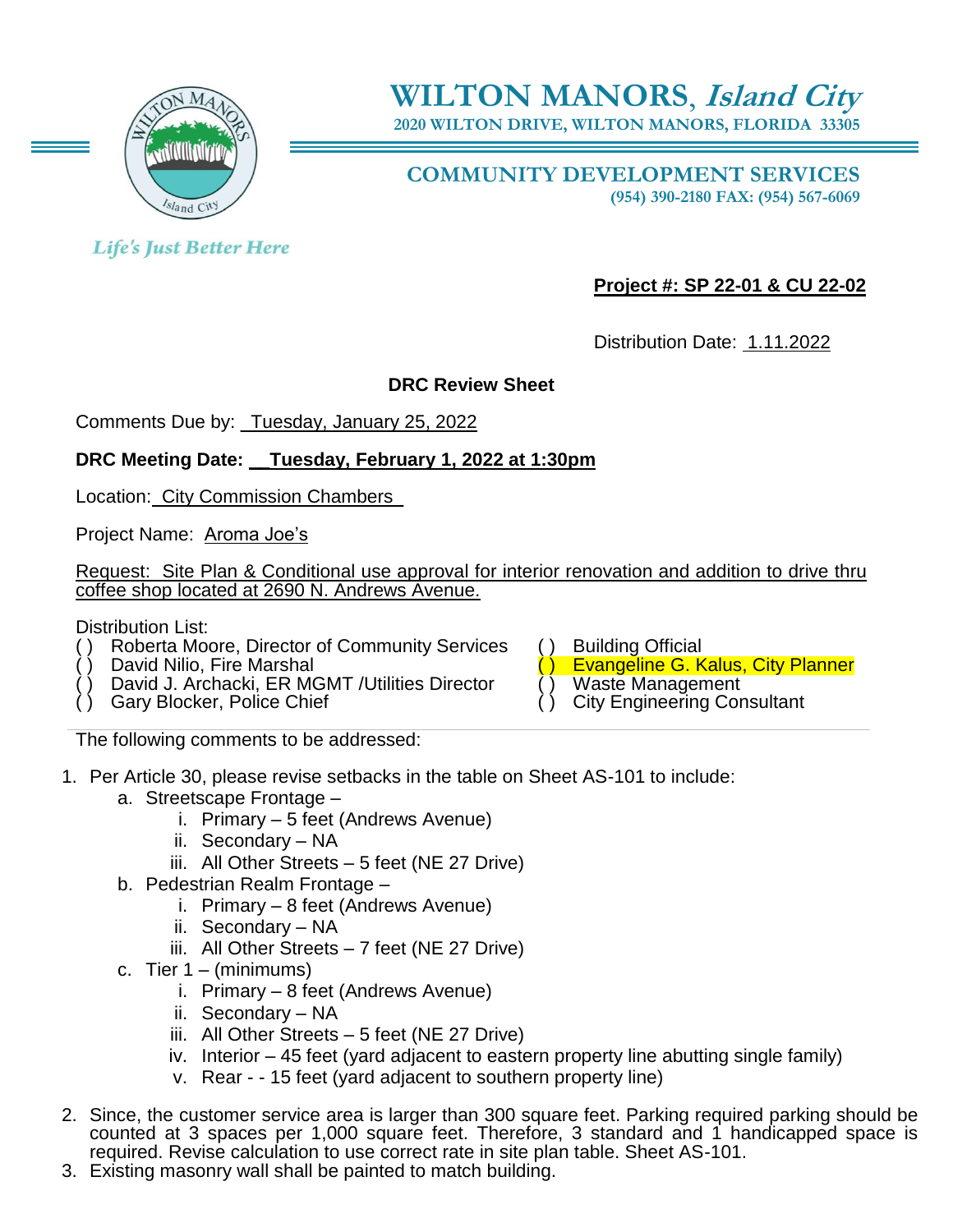

**2020 WILTON DRIVE, WILTON MANORS, FLORIDA 33305**

**COMMUNITY DEVELOPMENT SERVICES (954) 390-2180 FAX: (954) 567-6069**

**Life's Just Better Here** 

**Project #: SP 22-01 & CU 22-02**

Distribution Date: 1.11.2022

## **DRC Review Sheet**

Comments Due by: Tuesday, January 25, 2022

## **DRC Meeting Date: \_\_Tuesday, February 1, 2022 at 1:30pm**

Location: City Commission Chambers\_

Project Name: Aroma Joe's

Request: Site Plan & Conditional use approval for interior renovation and addition to drive thru coffee shop located at 2690 N. Andrews Avenue.

Distribution List:

Roberta Moore, Director of Community Services () Building Official<br>David Nilio, Fire Marshal () Evangeline G. K

David J. Archacki, ER MGMT /Utilities Director ( ) Waste Management<br>
Gary Blocker, Police Chief

 $(X)$  Gary Blocker, Police Chief

- 
- Evangeline G. Kalus, City Planner<br>Waste Management

Comments: Please return your comments via email to Evy at [ekalus@wiltonmanors.com](mailto:ekalus@wiltonmanors.com) or in person.

- 1. Will AJ's be offering customers free Wi-Fi, and will this Wi-Fi be available after hours? If yes and yes, this will enable people entering onto the premises after hours without oversite. The PD seeks to have this WiFi not extend into public areas after hours.
- 2. Are the tables/seating permanent fixtures or will they be brought inside after hours? If they are permanent, what is AJ's plan to prevent people from entering onto their property after hours and using these tables/seats without oversight?
- 3. With only 3 non-H-Cap parking spaces, what is AJ's plan to retain all parking on their site to eliminate overflow parking into the adjacent neighborhood and other private properties, and parking in the swales on-site?
- 4. What is AJ's security plan to improve safety on their property such as video surveillance, burglar/panic alarm, lighting, etc.
- 5. What is AJ's plan to secure electrical and water outlets after hours?
- 6. What is AJ's plan if/when vehicles stack on Andrews Avenue?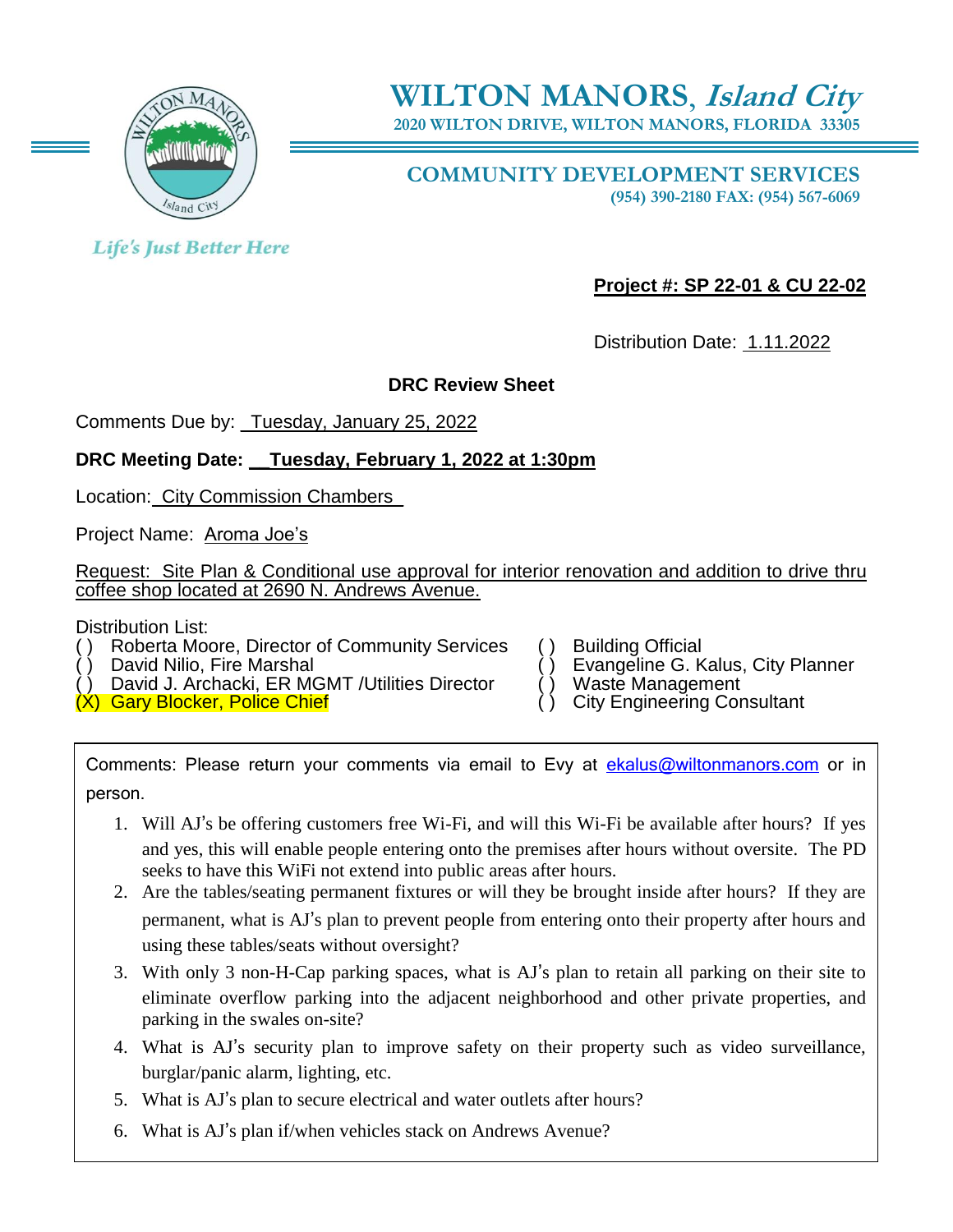Comments: Please return your comments via email to Evy at [ekalus@wiltonmanors.com](mailto:ekalus@wiltonmanors.com) or in person.

7. The PD requests Aroma Joe's join BSOs Real Time Crime Center's public private partnership that

looks to enhance law enforcement's real time crime solutions. More information can be found here: [https://www.sheriff.org/PIO/BSONews/Pages/BSO%E2%80%99S-REAL-TIME-CRIME-](https://www.sheriff.org/PIO/BSONews/Pages/BSO%E2%80%99S-REAL-TIME-CRIME-CENTER-SEEKS-PUBLIC-PRIVATE-PARTNERSHIP-TO-REDUCE-CRIME.aspx)[CENTER-SEEKS-PUBLIC-PRIVATE-PARTNERSHIP-TO-REDUCE-CRIME.aspx](https://www.sheriff.org/PIO/BSONews/Pages/BSO%E2%80%99S-REAL-TIME-CRIME-CENTER-SEEKS-PUBLIC-PRIVATE-PARTNERSHIP-TO-REDUCE-CRIME.aspx)

Reviewed By: Gary Blocker, Chief of Police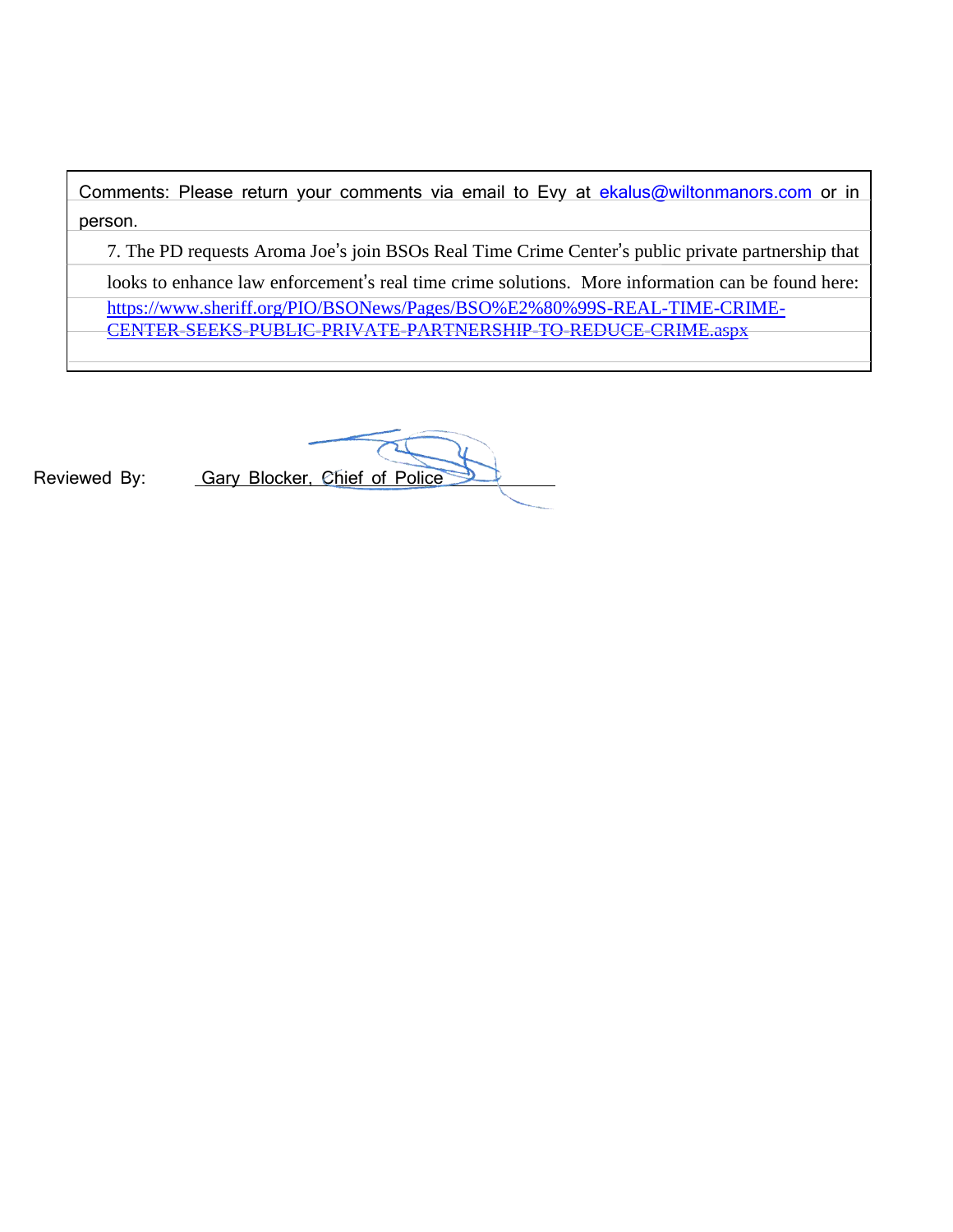- 4. Please demonstrate how the requirements of the Pedestrian Realm are satisfied. Delineate on site plan and landscaping plan. Outdoor furnishings to include but outdoor seating may be included in Pedestrian Realm.
- 5. Please demonstrate how the requirements of the Streetscape Frontage are satisfied. Delineate on site plan and landscaping plan.
- 6. Where will the AC units be located? Must be screened from frontage line and shall not be visible from right of way per Section 030-41 (D).
- 7. Please review Article 030-091 with regards to landscaping. 1 shade tree is required per 25 feet of linear frontage (9 shade trees); 1 tree equals 5 large species palms; a minimum of 1 or a maximum of 10% of required trees may be substituted for palms. All pervious area in Streetscape must be planted with shrubs; sod or synthetic turf cannot be used in any Streetscape frontage; Irrigation required, note on landscaping plan that irrigation plan/permit will be submitted at the time of building permit; 10 foot wide landscaping buffer shall be required along the rear and interior (side) lot lines. See Section 030-091 (I) for addition buffering requirements. See Article 150 for planting list. Planting list must be used for required trees. Exception maybe required.
- 8. All new utilities to service addition must be underground per Article 030-41(C).
- 9. Please ensure that surface parking is setback 10 feet from every frontage line per Article 030-41(G). Exception may be required.
- 10.Demonstrate consistency with Article 030-41(H). What is the height of the CBS wall abutting single family?
- 11.Length of a standard parking space is 20 feet. However, can do 18 feet if overhang over grass is not counted towards landscaping and pervious requirement per Article 135-020(A)(4). Has that area been counted towards landscaping? No pervious is required for this project.
- 12.On site plan, square footage is written in terms of plus or minus. It must be exact.
- 13.Please review Article 155-090 of the City's Unified Land Development Regulations regarding lighting. Indicate on photometric plan whether lights or "cutoff" or "non-cutoff." Also, what is the mounting height of the light fixtures. All outdoor lighting shall be designed and located such that the maximum illumination measured in foot-candles at the property line shall not exceed three-tenths (.3) for "non-cutoff" lights and one and one-half (1.5) for "cutoff" lights. It appears these levels will be exceeded. In addition, all lighting from non-residential uses shall be located, screened, or shielded so that adjacent residential lots are not directly illuminated. All lights must be shielded to ensure the single family home adjacent to the east property line is not directly illuminated.
- 14.According to the plans submitted, the intention is to have a free-standing menu board sign and a few wall signs. The coffee cup would also be considered a sign since it demonstrates a commercial message. Please provide specifications and dimensions for each proposed sign. Please review Article 30 and Article 145 of the ULDRs regarding signage. Signage variances may be required. Once, the specifications and dimensions are provided, I can make a determination as to what sections of the code that variances will be needed for the proposed signage. Variance application attached. There is a \$1950 application fee associated with variance application.
- 15.Where will bulk container be stored? Cannot be stored in yard adjacent to single family.
- 16.At least one (1) more DRC will be required prior to scheduling a Planning and Zoning Board Meeting to address the above. There is a \$250 application fee associated with the next DRC submittal.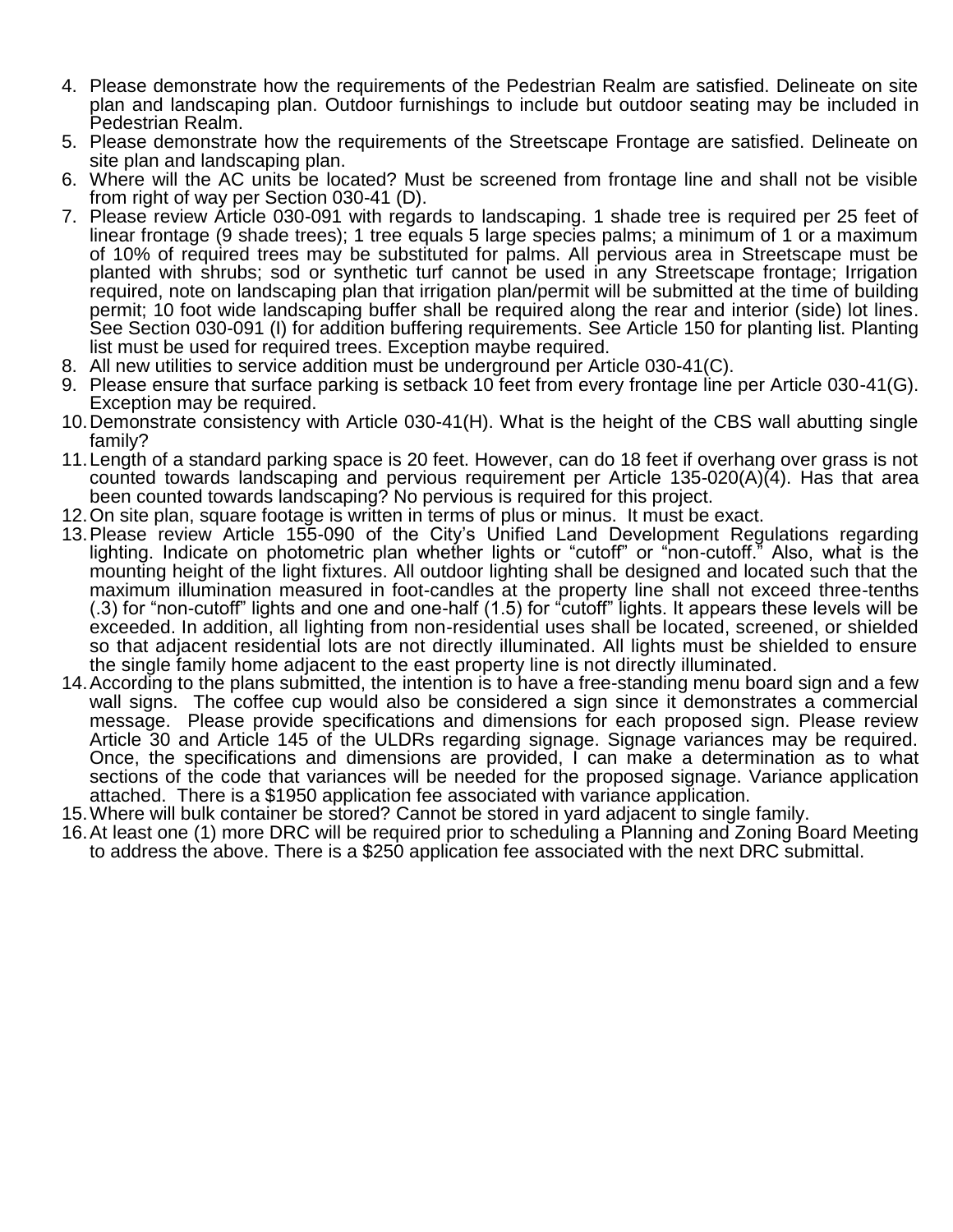

**WILTON MANORS**, **Island City 2020 WILTON DRIVE, WILTON MANORS, FLORIDA 33305**

### **COMMUNITY DEVELOPMENT SERVICES (954) 390-2180 FAX: (954) 567-6069**

**Life's Just Better Here** 

# **VARIANCE APPLICATION**

## **GENERAL PROCEDURES FOR FILING A VARIANCE SUBMITTAL APPLICATION:**

- Variance submittal applications may be obtained at the Community Development Services Department and may be initiated by the owner of the property involved or his legally designated representative.
- An application for Variance approval together with the appropriate fee, as established by resolution of City Commission, shall be submitted with forms provided by the Community Development Services Department.
- The Community Development Services Department shall review the application and all support documents for completeness and notify the applicant of any deficiencies in the application or support documents and specify what additional requirements are to be met. Once the Community Development Services Department has determined that the application and support documents are complete, the Department shall place the Variance application on the next most appropriate Planning and Zoning Board agenda for a quasi-judicial public hearing. Planning and Zoning Board meetings are held regularly on the first Monday after the first Tuesday of each month, beginning at 7:00 p.m. A schedule of meeting dates and deadlines is available at the Community Development Services Department.
- The applicant will receive an agenda and staff report concerning the proposed Variance and staff recommendations prior to the Planning and Zoning Board meeting.
- The initial application submittal shall be accompanied by twelve (12) copies of **a site plan showing the proposed improvement as it would be constructed if the variance is granted**. Only one copy is required to be signed and sealed. All plans shall be folded and bound together in separate plan sets with a cover sheet indicating plan sheet numbers. The overall size of plans shall be twenty-four (24) by thirty six (36) inches drawn at a scale no smaller than one (1) inch equals twenty (20) feet except when a smaller scale is approved by the Community Development Services Department. All plans shall be prepared by professional land surveyors, engineers, architects, landscape architects, or other appropriate professionals as applicable. Such professionals shall be licensed and registered in the State of Florida. All plans shall be prepared by the proper professionals as determined by applicable laws.
- The **following standards for review must be addressed by the applicant in a written document to accompany the application**:

1. There are special circumstances or conditions applying to the land or building for which the variance is sought, which circumstances or conditions are peculiar to such land or building and do not apply generally to land or buildings in the same district, and that said circumstances or conditions are such that the strict application of the provisions of this chapter would deprive the applicant of the reasonable use of such land or building for which the variance is sought, and that alleged hardship is not self-created by any person having an interest in the property;

2. The granting of the variance is necessary for the reasonable use of the land or building and that the variance as requested is the minimum variance that will accomplish this purpose;

3. The granting of the variance will be in harmony with the general purpose and intent of this chapter and will not be injurious to the neighborhood or otherwise detrimental to the public welfare.

City of Wilton Manors Variance Application Package Page **1** of **5**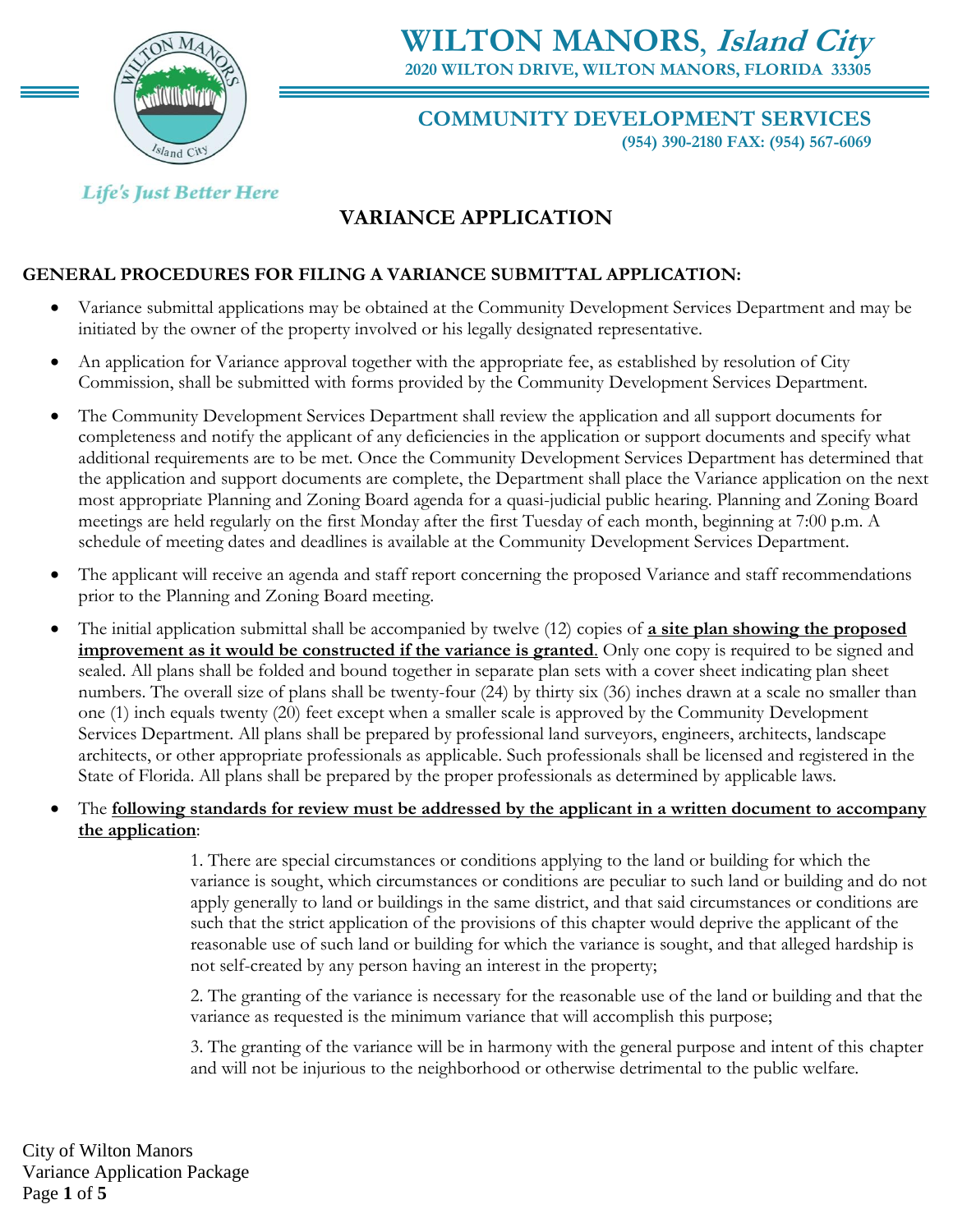

**WILTON MANORS**, **Island City 2020 WILTON DRIVE, WILTON MANORS, FLORIDA 33305** 

**COMMUNITY DEVELOPMENT SERVICES (954) 390-2180 FAX: (954) 567-6069**

**Life's Just Better Here** 

## **VARIANCE APPLICATION**

|                              | Address: |                                                                                                                                                                                                                                                                                                                                           |  |  |
|------------------------------|----------|-------------------------------------------------------------------------------------------------------------------------------------------------------------------------------------------------------------------------------------------------------------------------------------------------------------------------------------------|--|--|
|                              |          | Telephone $\#$ : $\qquad \qquad$ $\qquad$ $\qquad$ $\qquad$ $\qquad$ $\qquad$ $\qquad$ $\qquad$ $\qquad$ $\qquad$ $\qquad$ $\qquad$ $\qquad$ $\qquad$ $\qquad$ $\qquad$ $\qquad$ $\qquad$ $\qquad$ $\qquad$ $\qquad$ $\qquad$ $\qquad$ $\qquad$ $\qquad$ $\qquad$ $\qquad$ $\qquad$ $\qquad$ $\qquad$ $\qquad$ $\qquad$ $\qquad$ $\qquad$ |  |  |
|                              |          |                                                                                                                                                                                                                                                                                                                                           |  |  |
|                              |          |                                                                                                                                                                                                                                                                                                                                           |  |  |
|                              |          |                                                                                                                                                                                                                                                                                                                                           |  |  |
|                              |          |                                                                                                                                                                                                                                                                                                                                           |  |  |
|                              |          | Associated Applications (i.e., Rezoning, Plat, Comprehensive Plan amendment, etc.):                                                                                                                                                                                                                                                       |  |  |
|                              |          |                                                                                                                                                                                                                                                                                                                                           |  |  |
|                              |          |                                                                                                                                                                                                                                                                                                                                           |  |  |
|                              |          |                                                                                                                                                                                                                                                                                                                                           |  |  |
|                              |          |                                                                                                                                                                                                                                                                                                                                           |  |  |
|                              |          |                                                                                                                                                                                                                                                                                                                                           |  |  |
|                              |          |                                                                                                                                                                                                                                                                                                                                           |  |  |
|                              |          |                                                                                                                                                                                                                                                                                                                                           |  |  |
|                              |          |                                                                                                                                                                                                                                                                                                                                           |  |  |
|                              |          |                                                                                                                                                                                                                                                                                                                                           |  |  |
|                              |          |                                                                                                                                                                                                                                                                                                                                           |  |  |
|                              |          |                                                                                                                                                                                                                                                                                                                                           |  |  |
|                              |          |                                                                                                                                                                                                                                                                                                                                           |  |  |
| <b>City of Wilton Manors</b> |          |                                                                                                                                                                                                                                                                                                                                           |  |  |

Variance Application Package Page **2** of **5**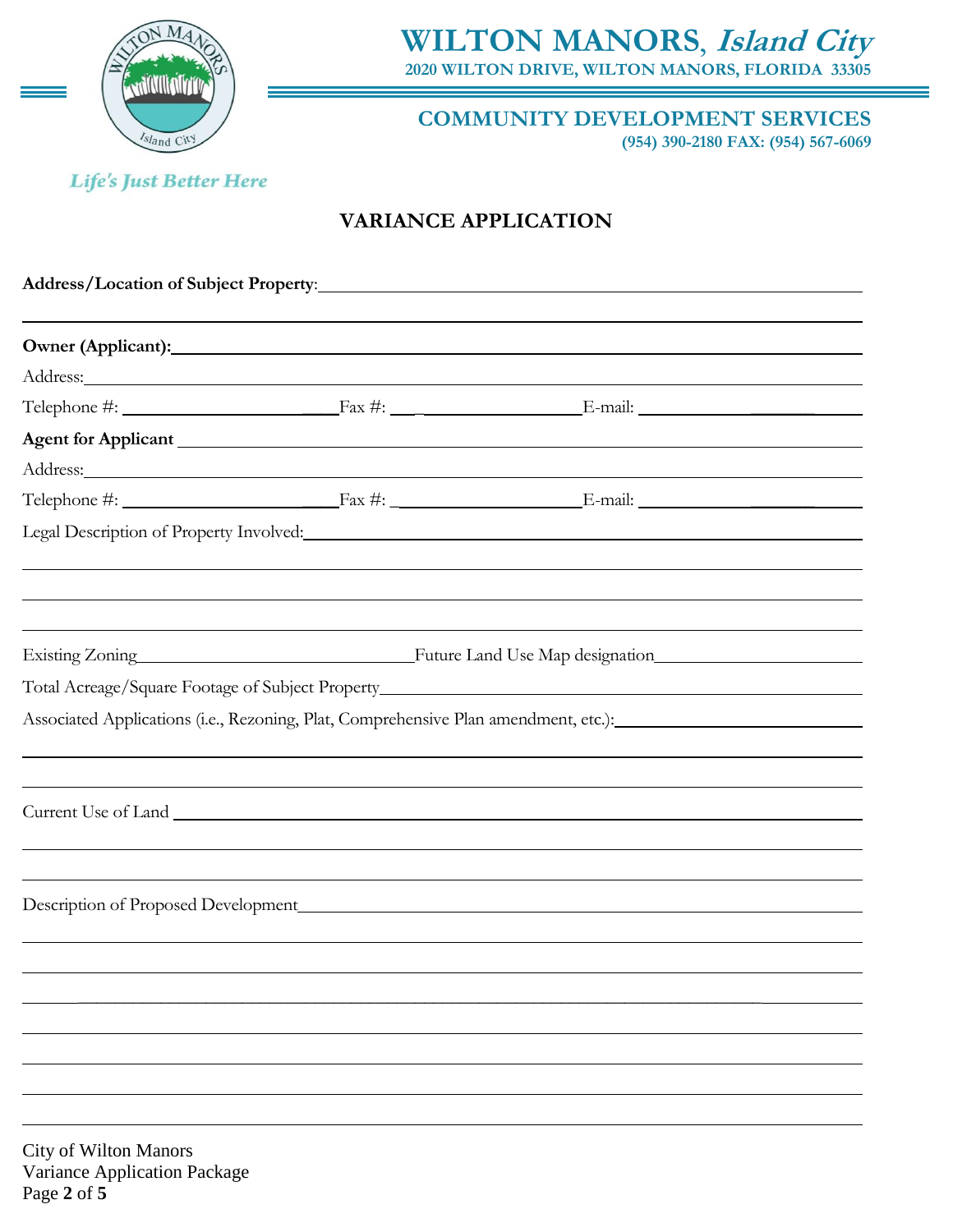I,\_\_\_\_\_\_\_\_\_\_\_\_\_\_\_\_\_\_\_\_\_\_\_\_\_\_\_\_\_\_\_\_\_\_\_\_\_\_certify that I am the owner or authorized representative of the property described herein, and that all answers to the questions in this application and any sketches, data or other supplementary matter attached to and made a part of this application, are honest and true to the best of my knowledge and belief.

| Signature of Property Owner                                                                                | Print or type name                                | Date |
|------------------------------------------------------------------------------------------------------------|---------------------------------------------------|------|
| Signature of Agent (if applicable)                                                                         | Print or type name                                | Date |
|                                                                                                            |                                                   |      |
| STATE OF FLORIDA )                                                                                         |                                                   |      |
|                                                                                                            |                                                   |      |
| COUNTY OF BROWARD                                                                                          |                                                   |      |
| The foregoing instrument was acknowledged before me this ________ day of ______________________, _____, by |                                                   |      |
|                                                                                                            | who is personally known to me or who has produced |      |
| as identification and who did not take an oath.                                                            |                                                   |      |
|                                                                                                            |                                                   |      |
| Notary Public                                                                                              |                                                   |      |
| Print or type name                                                                                         |                                                   |      |
| My Commission Expires:                                                                                     |                                                   |      |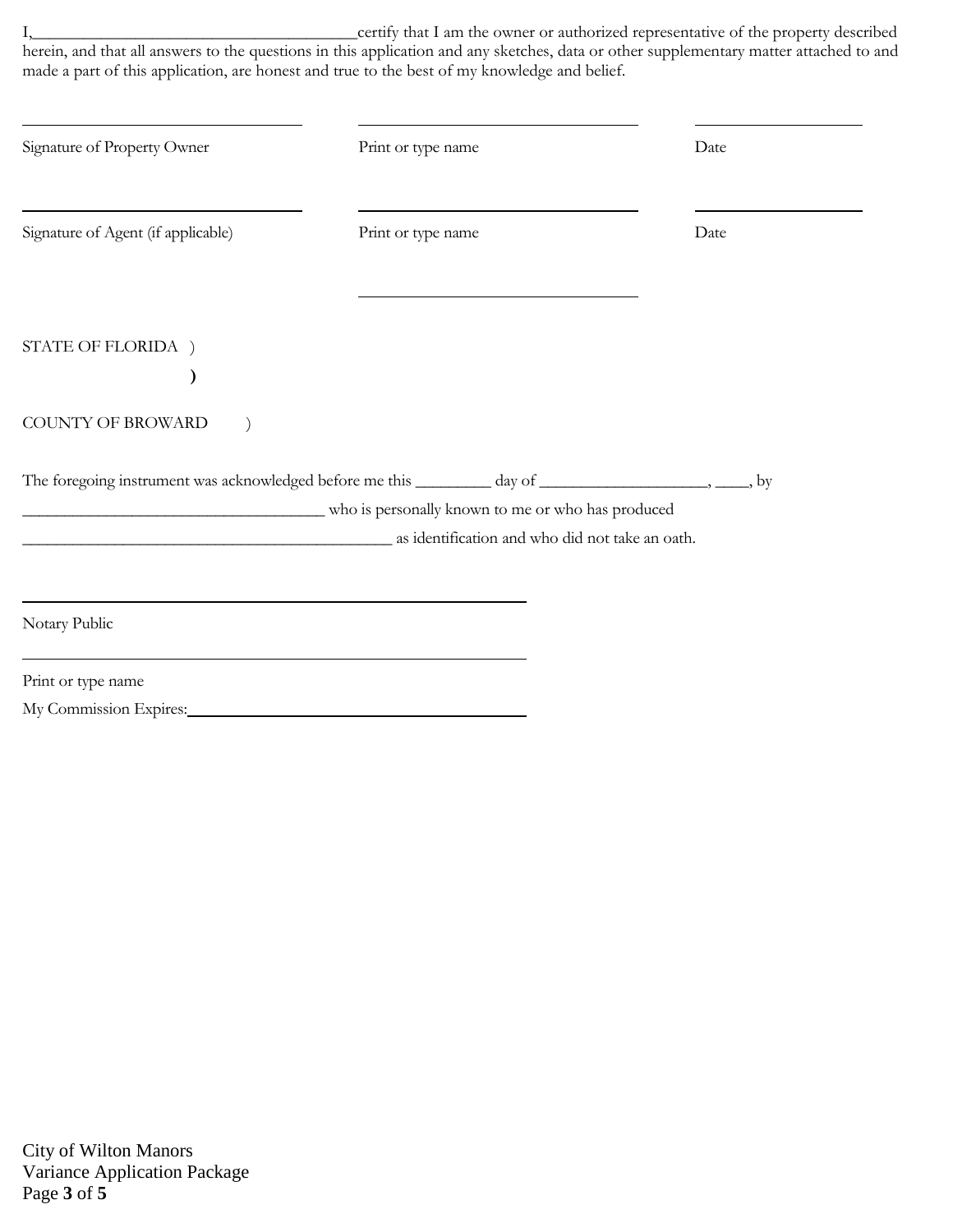## **Authorized Agent Affidavit**

#### **NOTE: IF THE APPLICANT IS REPRESENTED BY AN AGENT, THE FOLLOWING POWER OF ATTORNEY MUST BE PROPERLY EXECUTED.**

| my true and lawful agent, to execute the foregoing instrument in my name, place and                                       |      |
|---------------------------------------------------------------------------------------------------------------------------|------|
| stead this $\_\_\_$ day of $\_\_\_\_\_\_\$                                                                                |      |
|                                                                                                                           |      |
| <u> 1989 - Johann John Stein, mars an deus Amerikaansk kommunister (* 1958)</u><br>Signature of owner or authorized agent | Date |
| and the control of the control of the control of the control of the control of the control of the control of the          |      |
| Print or type name                                                                                                        |      |
| Name of owner/agent entity if a corporation, L.L.C., partnership,                                                         |      |
| trust, etc.                                                                                                               |      |
|                                                                                                                           |      |
| Representative capacity of person signing Affidavit:                                                                      |      |
| President or Vice President of Corporation                                                                                |      |
| Managing Member of L.L.C.                                                                                                 |      |
| General Partner                                                                                                           |      |
| Trustee                                                                                                                   |      |
| Etc.                                                                                                                      |      |
| STATE OF FLORIDA<br>$\left( \right)$                                                                                      |      |
| $\mathcal Y$                                                                                                              |      |
| COUNTY OF BROWARD                                                                                                         |      |
| The foregoing instrument was acknowledged before me this ________ day of ________________________, _____, by              |      |
| who is personally known to me or who has produced                                                                         |      |
| as identification and who did not take an oath.                                                                           |      |
| <u> 1989 - Johann Stoff, amerikansk politiker (d. 1989)</u>                                                               |      |
| Notary Public                                                                                                             |      |
| Print or type name                                                                                                        |      |
| My Commission Expires: My Commission Expires:                                                                             |      |
| City of Wilton Manors                                                                                                     |      |

Variance Application Package Page **4** of **5**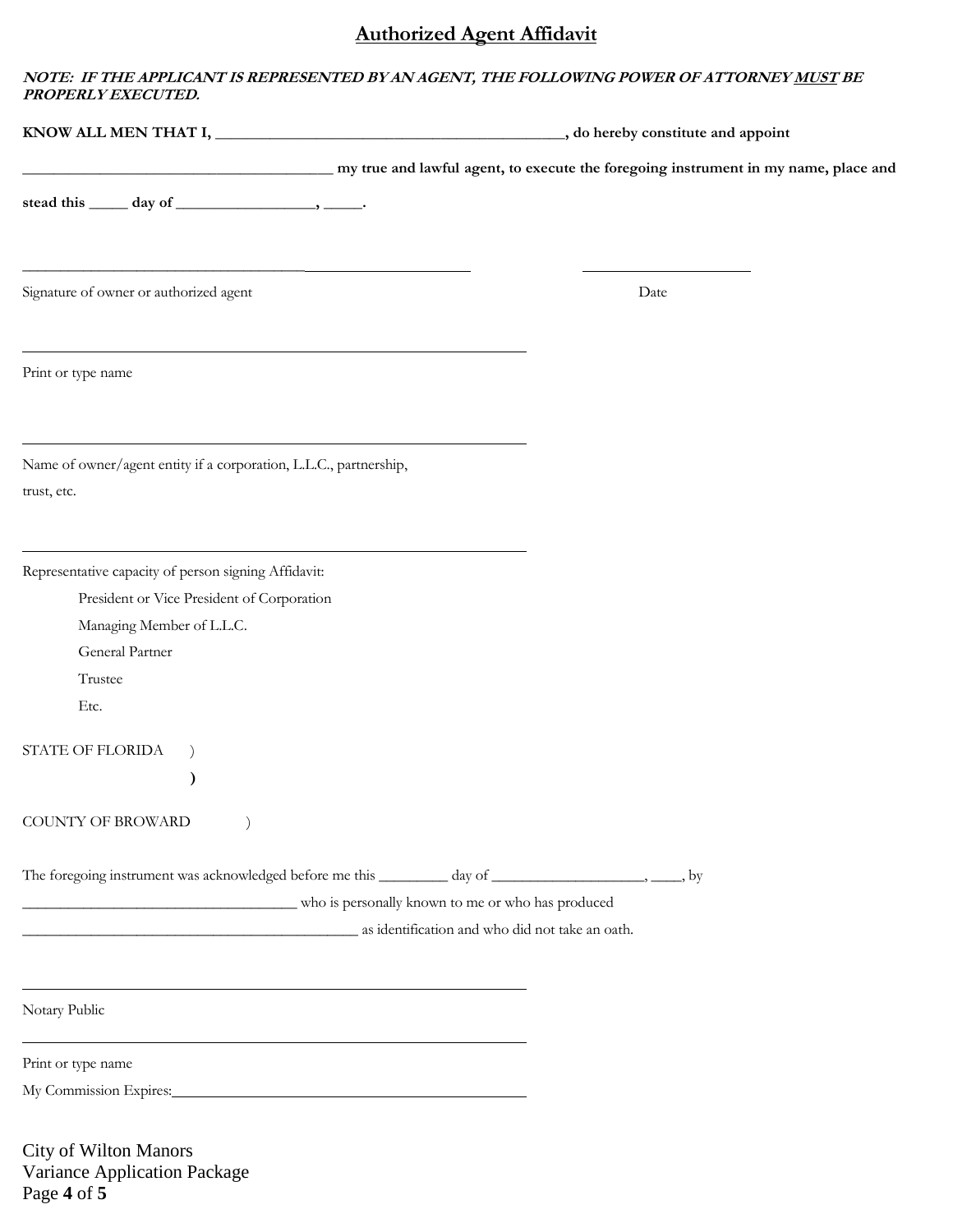## **Permission to Reproduce Drawings and Documents**

### **IF DRAWINGS PREPARED BY AN ARCHITECTURAL, ENGINEERING OR OTHER FIRM ARE SUBMITTED, THE FIRM MUST EXECUTE THE PERMISSION TO REPRODUCE ON THE FOLLOWING PAGE.**

|                                                                                                                                                                                                                                | <b>AFFIDAVIT</b>                                                           |  |
|--------------------------------------------------------------------------------------------------------------------------------------------------------------------------------------------------------------------------------|----------------------------------------------------------------------------|--|
|                                                                                                                                                                                                                                |                                                                            |  |
|                                                                                                                                                                                                                                | do hereby grant the City of Wilton Manors permission to reproduce all or a |  |
| portion of all plans, drawings, etc., submitted in connection with the foregoing application.                                                                                                                                  |                                                                            |  |
|                                                                                                                                                                                                                                |                                                                            |  |
|                                                                                                                                                                                                                                |                                                                            |  |
| Signature                                                                                                                                                                                                                      |                                                                            |  |
| Print or type name                                                                                                                                                                                                             |                                                                            |  |
| Title: The contract of the contract of the contract of the contract of the contract of the contract of the contract of the contract of the contract of the contract of the contract of the contract of the contract of the con |                                                                            |  |
| Date: <u>Date:</u>                                                                                                                                                                                                             |                                                                            |  |
| <b>STATE OF FLORIDA)</b>                                                                                                                                                                                                       |                                                                            |  |
| COUNTY OF BROWARD                                                                                                                                                                                                              |                                                                            |  |
| The foregoing instrument was acknowledged before me this ________ day of _______________________, _____, by                                                                                                                    |                                                                            |  |
| who is personally known to me or who has produced                                                                                                                                                                              |                                                                            |  |

\_\_\_\_\_\_\_\_\_\_\_\_\_\_\_\_\_\_\_\_\_\_\_\_\_\_\_\_\_\_\_\_\_\_\_\_\_\_\_\_\_\_\_\_\_\_\_\_\_\_\_\_\_\_\_\_\_ as identification and who did not take an oath.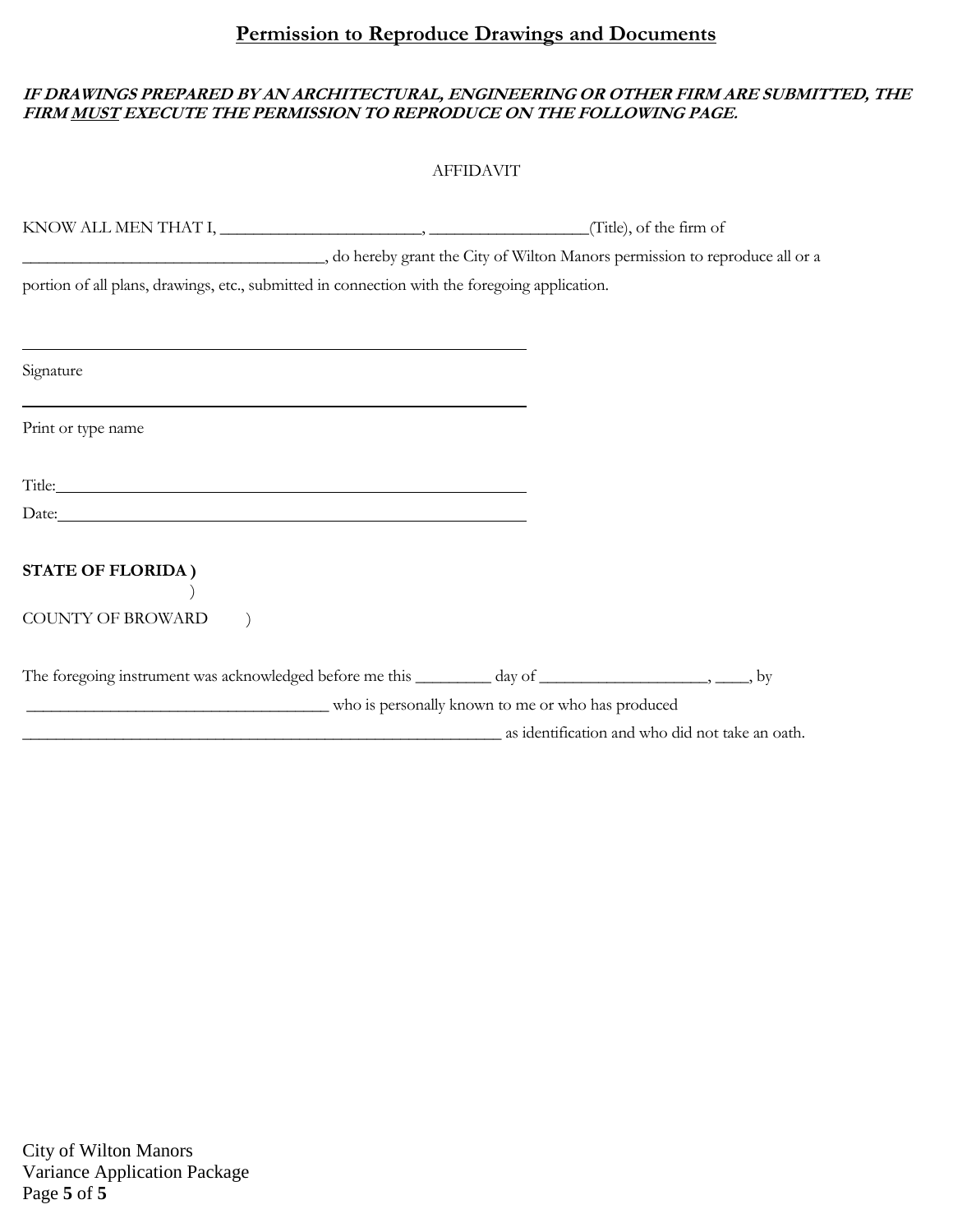## *ARTICLE 120. VARIANCES*

### **Sec. 120-010. Applicability.**

The PZB may grant a variance for any provision of the ULDR unless otherwise indicated by provisions of these regulations. Variances may be granted only in the case of an undue hardship caused by special circumstances relating to the property for which the variance is sought, whereby the strict application of these regulations would deprive the applicant of the reasonable use of land or building.

The PZB is not authorized to review or grant variances which include a request for reasonable accommodation for persons with disabilities. Such variance requests shall be processed by City staff and the City Commission will make the decision as to whether or not the variance will be granted, pursuant to Article 175 of the ULDR.

(Ord. No. 842, § 2, 6-24-03; Ord. No. 2019-007 , § 2, 10-7-19)

### **Sec. 120-020. Supplemental application requirements.**

A site plan showing the proposed improvement as it would be constructed if the variance is granted.

#### **Sec. 120-030. Variance application procedure.**

- (A) Planning and Zoning Board review of matters that do not include reasonable accommodation requests.
	- (1) For matters that do not include reasonable accommodation requests, the PZB shall hold its public hearing and, after consideration of the staff recommendation and public input, if any, may deny, approve or approve with conditions the application for variance, based upon its determination that:
		- a. There are special circumstances or conditions applying to the land or building for which the variance is sought, which circumstances or conditions are peculiar to such land or building and do not apply generally to land or buildings in the same district, and that said circumstances or conditions are such that the strict application of the provisions of this chapter would deprive the applicant of the reasonable use of such land or building for which the variance is sought, and that alleged hardship is not self-created by any person having an interest in the property;
		- b. The granting of the variance is necessary for the reasonable use of the land or building and that the variance as requested is the minimum variance that will accomplish this purpose;
		- c. The granting the variance will be in harmony with the general purpose and intent of this chapter and will not be injurious to the neighborhood or otherwise detrimental to the public welfare.
	- (2) Approval of a variance request shall become null and void unless a development permit pursuant thereto is issued within twelve (12) months of the date of any such action by the PZB.
	- (3) In each case wherein action upon application for a variance is taken by the PZB, the decision of the Board shall be recorded in the minutes of its meeting, and thereafter the City Clerk shall prepare, an order to be entered to evidence the decision, which shall set out with sufficient clarity the exact right and privilege given, a correct legal description of the land and premises affected, and the decision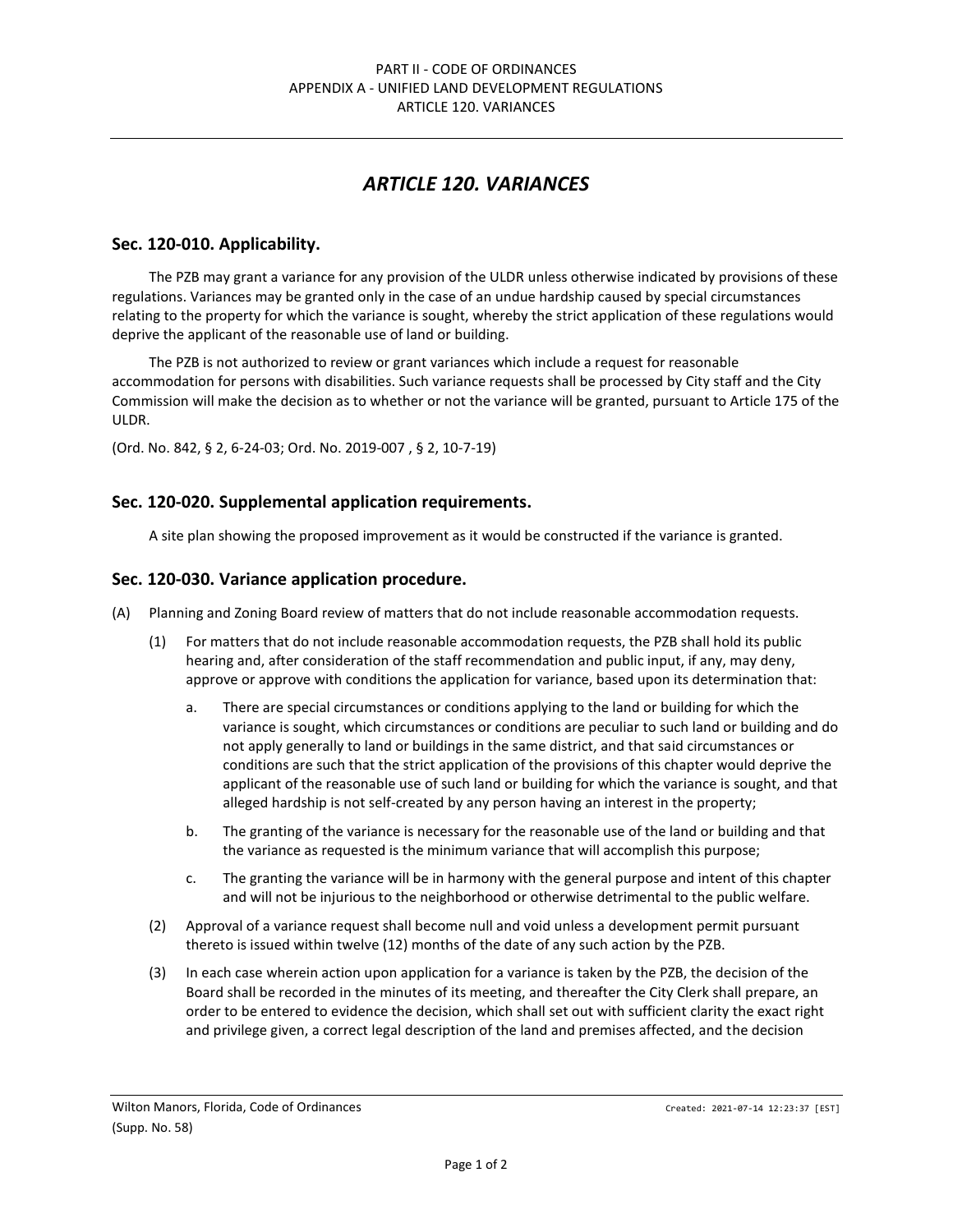made by the board. One copy of the order shall be kept by the City Clerk to become a public record, one copy shall be provided to the Department, and one copy forwarded to the applicant.

(4) Whenever the PZB has acted upon a variance for property, whether approved or denied, the PZB shall not thereafter consider any further application for the same or any other kind of variance for any part or all of the same property for a period of one year. The above time limits may be waived by a majority vote of the board when the board deems such action necessary to prevent injustice or to facilitate the proper development of the City.

(Ord. No. 842, § 2, 6-24-03; Ord. No. 2019-007 , § 2, 10-7-19)